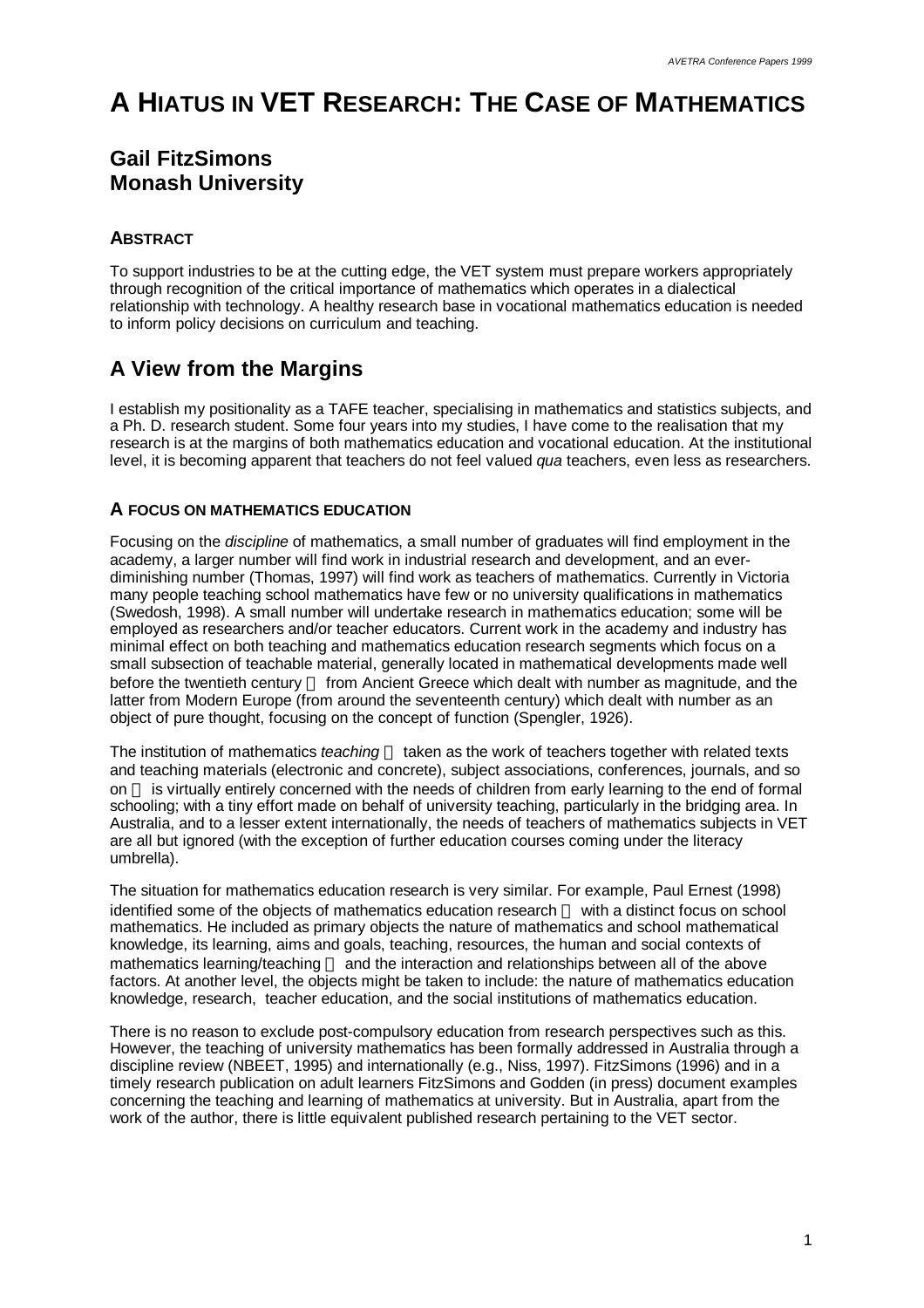#### **A FOCUS ON VOCATIONAL EDUCATION**

Industry is, not surprisingly, central to vocational education. However, it is only in the last decade that, as part of a sustained effort of deprofessionalisation on the part of governments adopting neo-liberal policies, deliberate efforts have made teachers peripheral in terms of decision-making. Clearly industrial experience is important for teachers of vocational subjects, but it has not always been mandatory for teachers of generic studies such as mathematics and communication skills. Funded industrial experience has been available to teachers but the task itself may be subverted into other work on behalf of the college.

Teachers' work in the VET sector has been transformed and intensified by the marketisation of education together with erosion of working conditions, so that there is little time and energy left for preparation (and innovation) for classroom teaching. There appears to be little status attached to the work done in and for the classroom, where the quality of teaching appears to count for little. Generic studies such as mathematics and communication skills appear to have fewer restrictions on increasing class sizes or location of teaching rooms. In fact teachers with no pedagogical preparation in these areas, nor even any relevant tertiary qualification, are known to be assigned to these classes in order to fill up a teaching load.

From NREC's (1997) six key priority areas for the VET sector it would appear that issues of teaching and learning, covered by the phrase *quality provision*, are of recognised but limited importance, and in any case, taken to be generic. My contention is that these are central issues on which all others depend. If teaching skills are generic how could one account for the establishment over the last three decades of the field of mathematics education research (Niss, 1998)? The strategy's planned investigations are all contextually situated and cannot be generalised for all students (even groups of students), teachers, and sites of learning.

Thus, as a TAFE teacher of mathematics subjects and a VET researcher, I am positioned on the margins of both the mathematics education community and the vocational education community. Yet I am both insider and outsider: working within both realms yet looking in on each from the perspective of the other. Fortunate, perhaps, that I have voice in each as practitioner, producer of peer reviewed publications, and leader of working groups, nationally and internationally. But still, always on the margins.

This paper, then, is looking at VET practices from the perspective of an insider (i.e., a practising teacher) who is also engaged in mathematics education research. Following the work of Anna Yeatman (1994), having begun to consider the epistemological positioning of myself as a subaltern intellectual and the different and conflicting lines of intellectual and political accountability, I wish to defend the values of professionalised (mathematics and vocational education) knowledge, to offer critical and reflective perspectives.

## **Mathematics Education in the VET Sector**

Mathematics has a very high public profile. Niss (1994) noted the subjective irrelevance paradox where mathematics was regarded as generally important but not at the personal, subjective level. Media reports about proposed changes to school mathematics are usually greeted with major public interest. Somewhat surprisingly, mathematics in the VET sector is never mentioned, apart from recent publicity given numeracy and literacy tests for the unemployed. In an increasingly technological world mathematics is held to underpin a nation's industrial competitiveness and generally support the quality of life (NBEET, 1995). However, Niss's paradox can be related to the dilemma posed by Chevallard (1989), that while more and more mathematics is implicitly built into all aspects of social life the amount actually made explicit becomes less and less. For example, the mechanisation and computerisation of almost every facet of our lives. One result is the tendency among members of the public, including some industry spokespersons, to believe that there is a diminishing need for formal mathematics education in the VET sector. However, this is a superficial view. Industry-based research suggests that when workplace decisions become problematic or contested, mathematical skills far broader than basic numeracy are required (see FitzSimons, in press-b, for a review of the literature).

Onstenk (1998) has elaborated a broad range of workplace competencies: in addition to technical competencies for production are a range of methodical and communicative skills for working within an organisation, interacting within and between various communities of practice (see Figure 1).FitzSimons (in preparation) and Wedege (in press) elaborate on these and how they are inextricably related to the mathematics education of the worker. Democratic competence is needed not only in the workplace, but also in the wider community, where mathematics and its models (e.g.,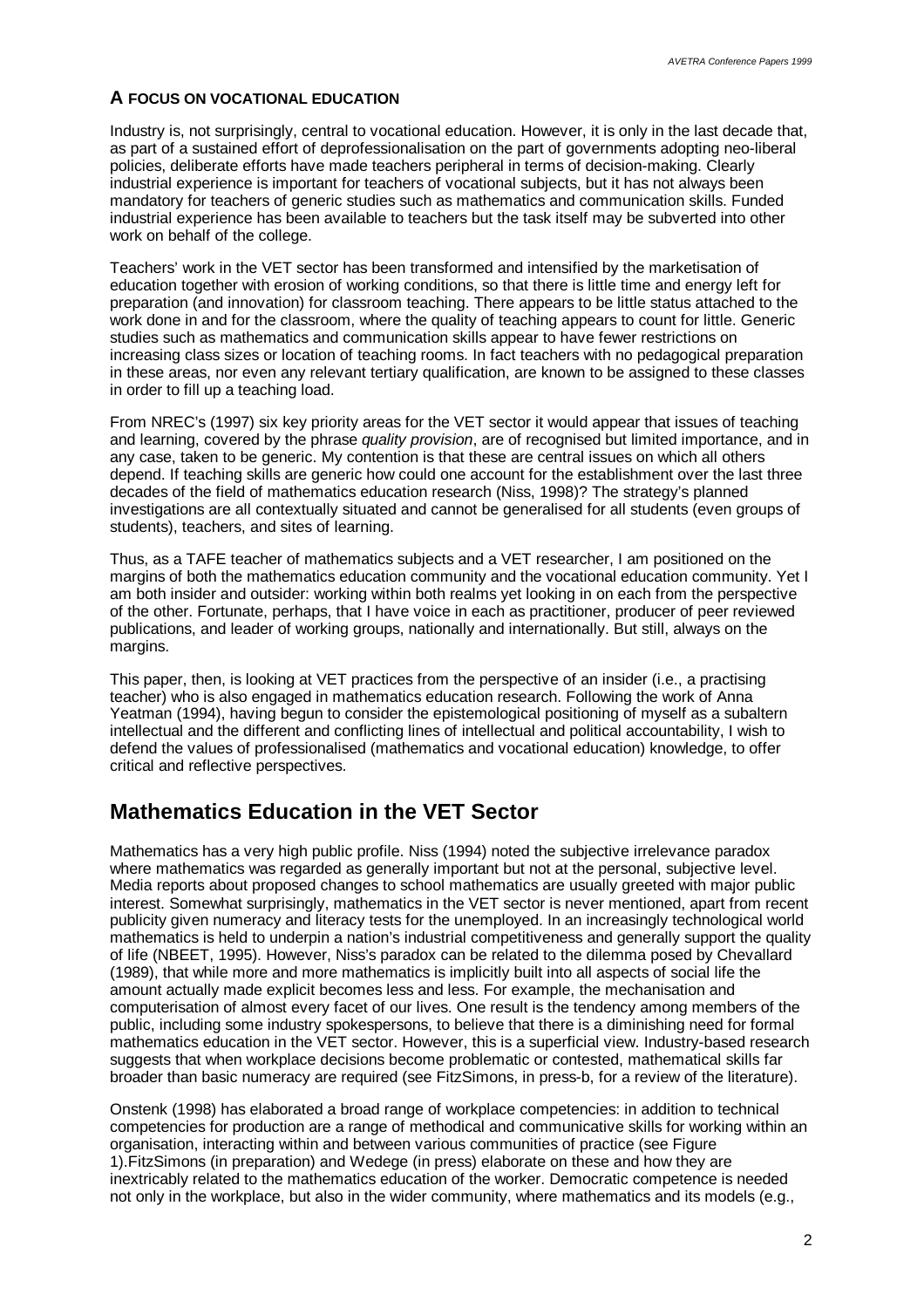percentages, graphs and charts) can be used as means of encouragement or discipline and control. In fact it can be argued that the Key Competency *Using Mathematical Ideas and Techniques* is interlinked with each of the other Mayer Key Competencies, problematic as they might be. Figure 1 shows Onstenk's (1998, 100) conception of competence, which he built on the activity theory approach of Engeström.



**Figure 1. Core problems and broad professional competence (Onstenk, 1998).**

#### **MATHEMATICS CURRICULUM AND TEACHING**

The curriculum and teaching of mathematics in the VET system is basically in an educational (epistemic and pedagogical) time-warp, when it could and should be at the cutting edge, unhindered by restrictions of massive public examinations and access to positional goods in education and (most) industry. Little is known, and much is assumed by curriculum decision-makers about the actual uses of mathematics in industry (not to mention society at large). Yet there is a burgeoning of research reports (FitzSimons, in press-b) in this area.

There have been two disturbing tendencies concerning mathematics curriculum and teaching in the VET sector. The first is that most formal accredited curricula concentrate on a narrow range of technical mathematics competencies, albeit in CBT format. There is an essentialism in content and process, not dissimilar from the content of much school mathematics, with the inclusion of spurious *vocational* contextualisations which are by-passed by the students as they seek to find the closed solutions. School mathematics in recent years has attempted to incorporate more realistic mathematical processes of problem solving and modelling, with limited success and much opposition: the very thought processes used by mathematicians and which should be valued by industry have not been seriously addressed in VET mathematics. Teaching is generally based on a, transmission paradigm, adopting a simplistic tool-box mentality, where students learn a set of disconnected de-(re- )contextualised skills in the classroom and are expected to identify applications in a work situation shown by Billett (1998) to be highly problematic. The sector has also been slow in adopting new technologies (e.g., calculators, graphic calculators, and computer packages) as a teaching medium or tool-of-trade — let alone as on object of critical study. In FitzSimons (1997) I discuss the impact of this narrow curriculum with particular reference to gender, and in FitzSimons (in press-a) I discuss my attempt to work around the difficulties in workplace education. The situation is exacerbated for students who are enrolled for flexible delivery through distance education methods, since this mode is recognised to be extremely challenging for even well motivated students who have good timemanagement skills, to say nothing of literacy levels (Misko, 1994).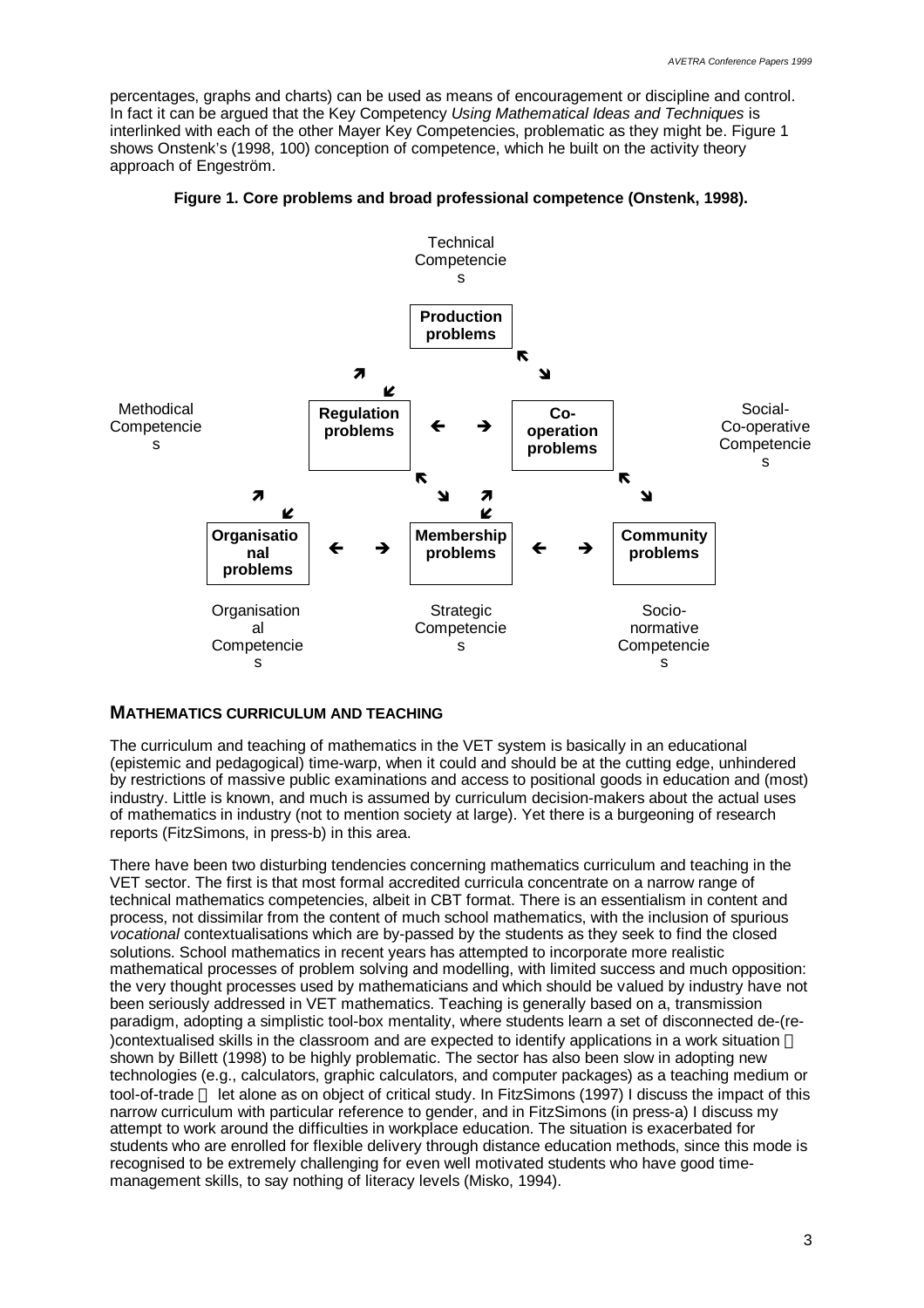The second trend is towards reduction in amount of mathematical content. As courses become reaccredited or transformed into training packages, reductions have become apparent. On one hand it might be argued that mathematics, as described above, is not seen as relevant by students (and possibly industry spokespersons). On the other hand it is frequently argued that the educational backgrounds of vocational students are becoming weaker — due to the combined effects of higher participation rates in post-compulsory education and the push by undergraduate courses to increase their student numbers to the detriment of the lower status TAFE courses. Although the trend in both TAFE and university sectors is towards making students responsible for their own educational outcomes, the university sector in Australia and overseas is addressing the problem by attempting to improve its own teaching (NBEET, 1995; Niss, 1997, 1998), supported here by well publicised grants. Arquably TAFE students are in need of better mathematics teaching than their university peers, yet the issue has been treated unproblematically. Yet, at the technician level there is likely to be close professional interaction between TAFE graduate and university educated researcher, and they must be able to communicate mathematically. In fact the content of some courses overlaps, especially in statistics and mathematics for high technology areas. The NBEET report argues for university mathematics (and statistics) to be taught as an active, laboratory subject, and there is evidence that this is occurring. How many VET mathematics/statistics courses are taught in this manner? This situation in VET is not helped by the disappearance of discipline studies: In Victoria there are no longer any mathematics departments and therefore no career structures for discipline experts; not even to encourage multi-disciplinary strategies among the various subject experts.

Another important silence in the VET sector is the issue of student attitudes and beliefs towards mathematics - not to mention their teachers'. I wonder how many teachers in the VET sector hold and impart philosophical views of mathematics as an infallible, absolutist discipline?

In summary, the sector has paid little attention to the results of research in the international mathematics education community and has, to my knowledge, failed to carry out its own programs for the improvement of mathematics teaching and learning.

#### **PROFESSIONAL DEVELOPMENT**

Professional development for VET teachers of mathematics remains an important issue. In Victoria there has been no systemic professional development for mathematics teachers. With changes to TAFE structures in other states, even those more fortunate are likely to experience a deterioration with the devolution of responsibility for professional development to individual providers. What happens for mathematics teachers working for small private providers? At the same time there is now no educational qualification requirement for new teachers, in Victoria at least. What other industry would survive under such unfavourable conditions for self-renewal and development of innovation?

#### **GOALS OF VET MATHEMATICS**

In addressing content it may appear that I have overlooked discussion of the goals of VET mathematics. Internationally this is a major issue for school children (Niss, 1996), and more recently, perhaps, for university students (Niss, 1998). Where is the debate about the descriptive/analytic positions on content and pedagogy (or andragogy)? Could we ever have a debate on the normative positions? This seems unlikely in the current climate.

Arguing that the curriculum is *neither* free from *nor* determined by the economic and political space in which it operates, Noss (1994) suggests asking how mathematical ideas fit with society, and encourage particular ways of seeing, particular ideologies. In FitzSimons (1998) I interrogate some of the reasons in support of the continued low-level provision of mathematics for VET students. There may well be certain interests served in producing graduates who are obedient, docile, dualisticallyoriented, rule followers rather than creative questioners.

## **Research**

Internationally there are governments actively encouraging research into mathematical and technological needs of their vocational and further education adult learners. Whereas mathematicsdiscipline research is generally sponsored by large business and industry interests, as well as by government for areas such as defence, education research has been more geared to answer questions of political relevance. This apparently does not include mathematics in VET, and so there are silences about curriculum and teaching.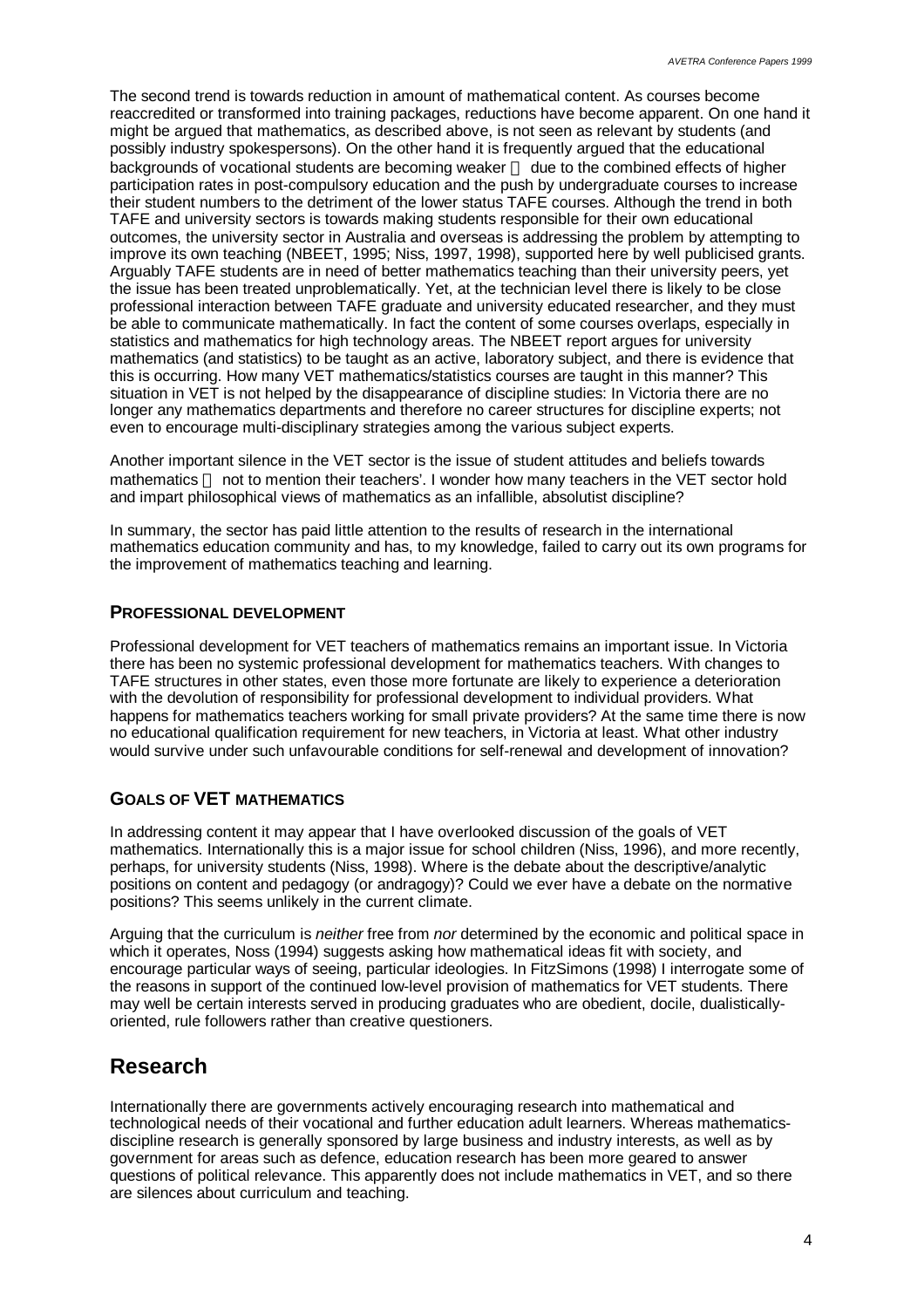In the devolution of responsibility for curriculum and professional development to institutions one consequence is that mathematics tends to become invisible (e.g., courses in two- and threedimensional art and design do not address mathematics directly) or not problematic (e.g., existing mathematics courses are simply transferred on-line). Hence it is an unlikely candidate for research.

Another consequence is that, because of the emphasis on user-choice, it is courses or institutions which are evaluated, not the teaching of mathematics and communication skills subjects per se, critical as these may be to completion and workplace communication. Thus there is little incentive for these to improve, or even be problematised. Related to this issue is the decline in large-scale government employment of TAFE educated apprentices and technicians (e.g., Gas & Fuel Corporation, State Electricity Commission, Telecom). Such large groups were, in the past, able to influence providers who had reputations to defend in terms of quality of teaching.

The VET system prides itself on being responsive to industry needs (even if not clearly articulated, especially in the case of mathematics), which presumably includes proactive as well as reactive strategies. The continual reproduction of an epistemologically flawed curriculum framework founded on school mathematics, and the failure to recognise the genesis and use of mathematics in the workplace or to seriously address the issue of transfer indicate the hiatus in VET research. To provide adequate curriculum and teaching in times of rapid economic change, the system needs to adopt innovative strategies, supported by sound educational research, to monitor and evaluate theoretically well-founded approaches in discipline areas such as mathematics for vocational education and training. These are currently lacking in focus where research funding is concerned.

## **A RESEARCH AGENDA**

The VET sector needs to pursue ongoing critical, research-based, analysis and evaluation of teaching and learning mathematics. For example:

What is known about:

- 1. Students' mathematical backgrounds?
- 2. Teaching and learning practices in classroom, workplace, and on-line?
- 3. Teachers' (of mathematics subjects) mathematical and educational backgrounds; professional development records?
- 4. Industry's real mathematical needs (not lists of school mathematics topics)?
- 5. The mathematical needs of society at large for democratic citizenship?

Further research questions, including theorisations of the above, include:

- 1. Is mathematics important in Australian vocational education and training?<br>2. Can we continue with a simplistic 'tool-box' mentality to teaching mathema
- 2. Can we continue with a simplistic 'tool-box' mentality to teaching mathematics?
- 3. How can we engender higher order thinking in mathematics classes and mathematical situations at work and in general?
- 4. What are the links between mathematics education and productivity?
- 5. Who is responsible for the conditions of mathematics teaching (i.e., institutional constraints faced daily by teachers).

## **REFERENCES**

- Billett, S, 1998, Transfer and social practice, *Australian & New Zealand Journal of Vocational Education Research, 6*(1), 1-25.
- Bishop, A J, Clements, K, Keitel, C, Kilpatrick, J, & Laborde C (Eds.), 1996, *International handbook of mathematics education*. Dordrecht, Kluwer.
- Chevallard, Y, 1989, Implicit mathematics: Their impact on societal needs and demands. In J Malone, H Burkhardt, & C Keitel (Eds), *The mathematics curriculum: Towards the year 2000* (pp 49-57), Perth, Curtin University of Technology.
- Ernest, P, 1998, A postmodern perspective on research in mathematics education. In A Sierpinska & J Kilpatrick (Eds) *Mathematics education as a research domain: A search for identity* (pp 71-85). Dordrecht, Kluwer.
- FitzSimons, G E, 1997, Gender issues in adult and vocational mathematics education, *Mathematics Education Research Journal, 9*(3), 292-311.
- FitzSimons, G E, 1998, The institution of mathematics in vocational education and training. In *Proceedings of the 6th Annual International Conference on Post-Compulsory Education and Training* (Vol 3), (pp 79-88). Brisbane, Centre for Learning and Work Research, Griffith University.